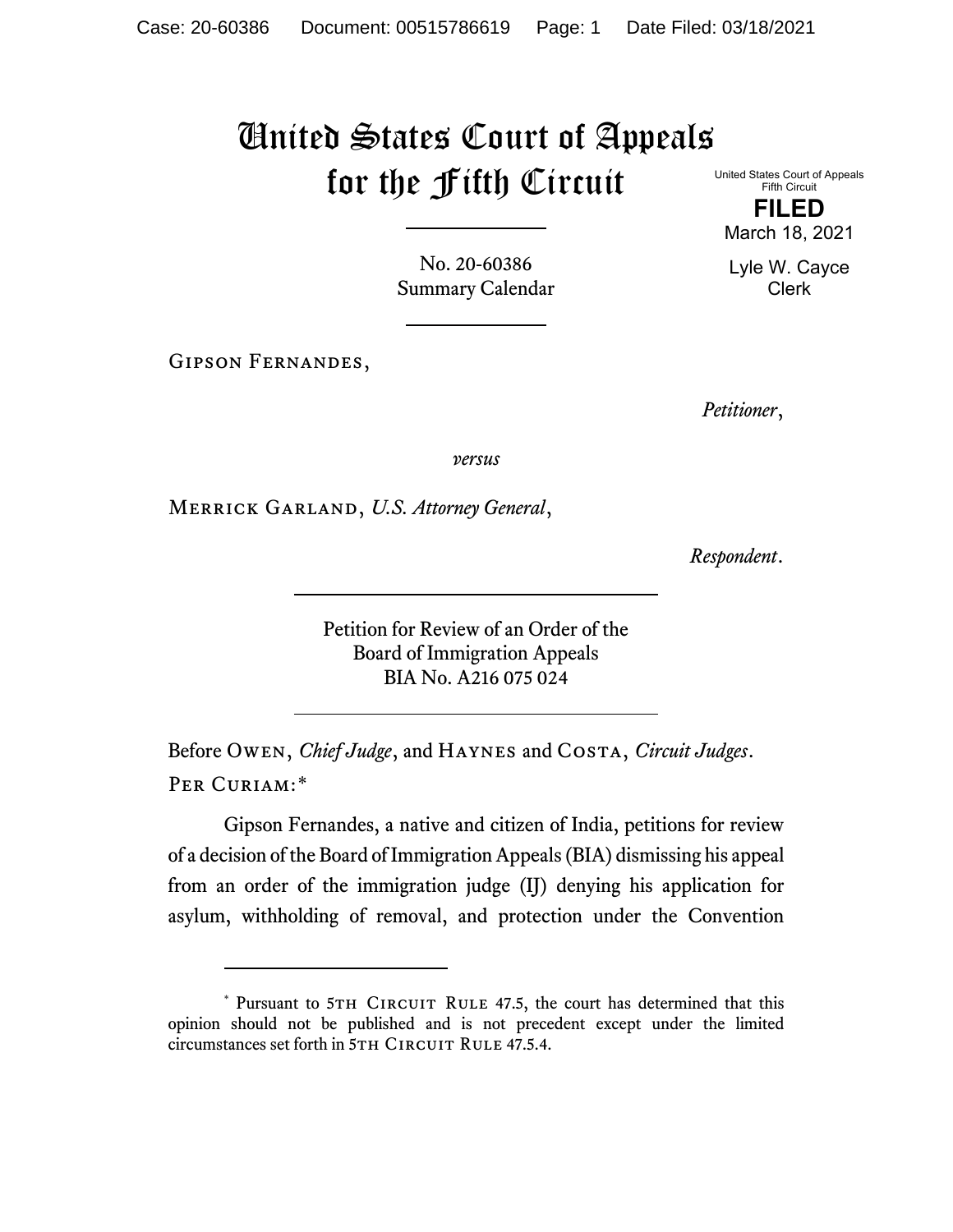## No. 20-60386

Against Torture (CAT). We review factual findings for substantial evidence and legal conclusions de novo. *Orellana-Monson v. Holder*, 685 F.3d 511, 517 (5th Cir. 2012).

We have authority to review only the order of the BIA unless the underlying decision of the IJ influenced the BIA's decision. *Mikhael v. I.N.S.*, 115 F.3d 299, 302 (5th Cir. 1997). We will review both decisions to the extent the BIA adopted the findings and conclusions of the IJ. *See Zhu v. Gonzales*, 493 F.3d 588, 593 (5th Cir. 2007).

Fernandes contends that the BIA erred by not conducting a meaningful analysis of the documentary evidence. The BIA "does not have to write an exegesis on every contention. What is required is merely that it consider the issues raised, and announce its decision in terms sufficient to enable a reviewing court to perceive that it has heard and thought and not merely reacted." *Efe v. Ashcroft*, 293 F.3d 899, 908 (5th Cir. 2002) (internal quotation marks and citation omitted).

Here, as the IJ determined, the documentary evidence, read as a whole, showed instances of "random" and "isolated" adverse acts toward Christians at various times and in various locales in India. On appeal, the BIA determined that Fernandes had not shown error by the IJ because he had not pointed to evidence supporting the claim of a "pattern or practice . . . of persecution" that the IJ failed to consider. 8 C.F.R. § 1208.13(b)(2)(iii) (2021). Further, as the IJ noted, the documentary evidence showed that the laws of India protect freedom of religion. We conclude that Fernandes's contention that the BIA failed to conduct a meaningful analysis of the documentary evidence lacks merit. *See Efe*, 293 F.3d at 908.

Fernandes's own testimony established that he and his family openly practiced Catholicism and were never harmed. Further, his family members in India have continued to practice the Catholic faith, without incident, after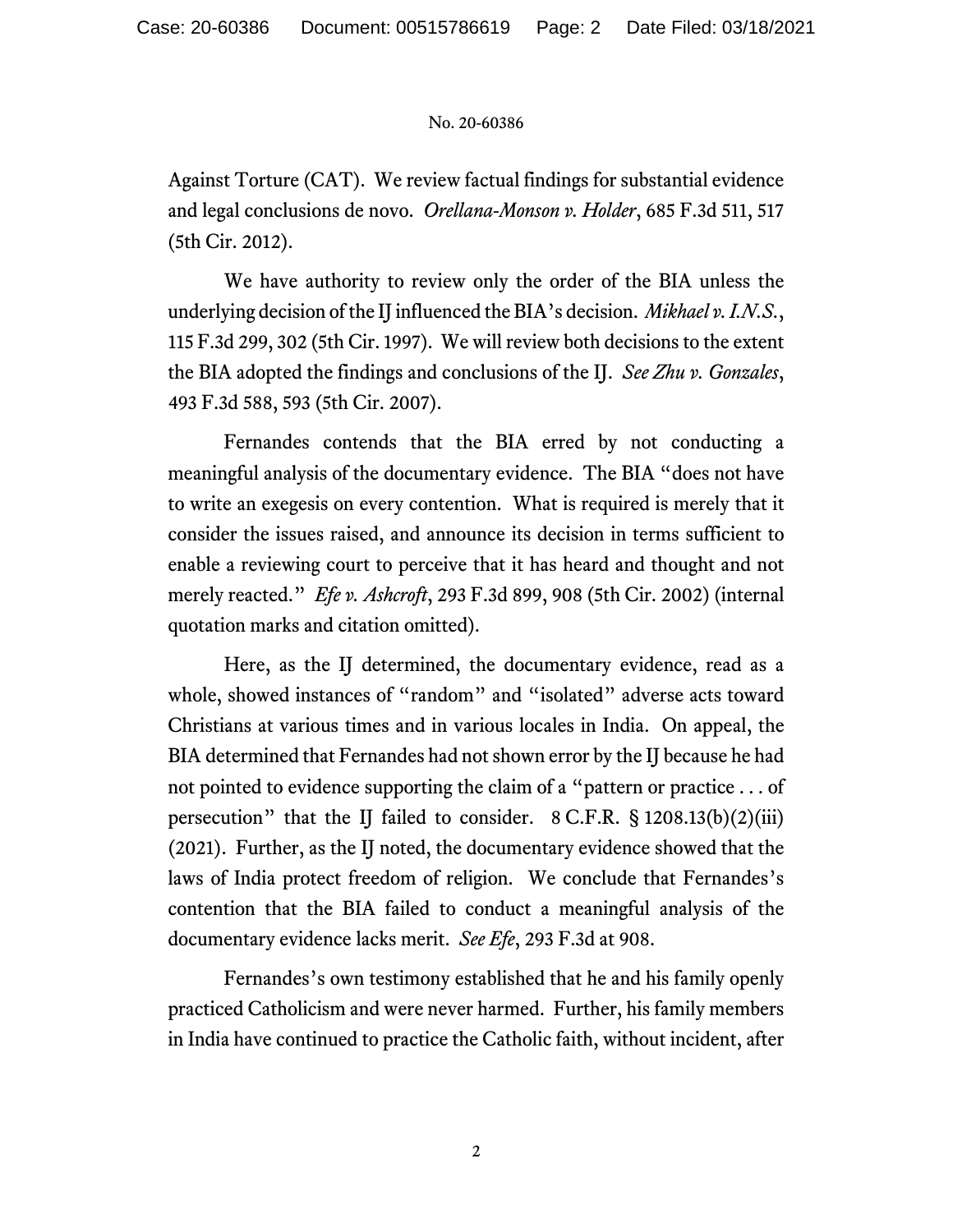## No. 20-60386

Fernandes came to the United States. This weighs against a determination that Fernandes has a well-founded fear of future persecution on account of his religion or his membership in a particular social group of Catholics in Goa, India. *See Gonzalez-Soto v. Lynch*, 841 F.3d 682, 683-84 (5th Cir. 2016) (summary calendar) (per curiam).

In view of the foregoing, substantial evidence supports the BIA's determination that Fernandes failed to meet his burden of proof for asylum because he did not establish a well-founded fear of future persecution. *See Gjetani v. Barr*, 968 F.3d 393, 396 (5th Cir. 2020). As Fernandes failed to establish eligibility for asylum, he cannot prevail on his claim for withholding of removal. *See Dayo v. Holder*, 687 F.3d 653, 658-59 (5th Cir. 2012) (summary calendar).

Fernandes also argues that the decisions of the IJ and the BIA regarding his claim for protection under the CAT are not supported by substantial evidence. For purposes of the CAT, "[t]orture is defined as any act by which severe pain or suffering, whether physical or mental, is intentionally inflicted . . . by, or at the instigation of, or with the consent or acquiescence of, a public official . . . or other person acting in an official capacity." 8 C.F.R. § 1208.18(a)(1) (2021).

As the IJ determined, the record shows that the Indian government is engaged in ongoing efforts to curb extremist violence and has implemented laws to protect religious freedom. The IJ acknowledged that such efforts have not been entirely successful. But he determined that, given the government's efforts, he could not conclude that the government would acquiesce in torture. Further, as the IJ noted, the evidence of record shows that Fernandes and his family have never been harmed in India, much less tortured. In view of the foregoing, we conclude that the denial of Fernandes's CAT claim is supported by substantial evidence. *See Chen*